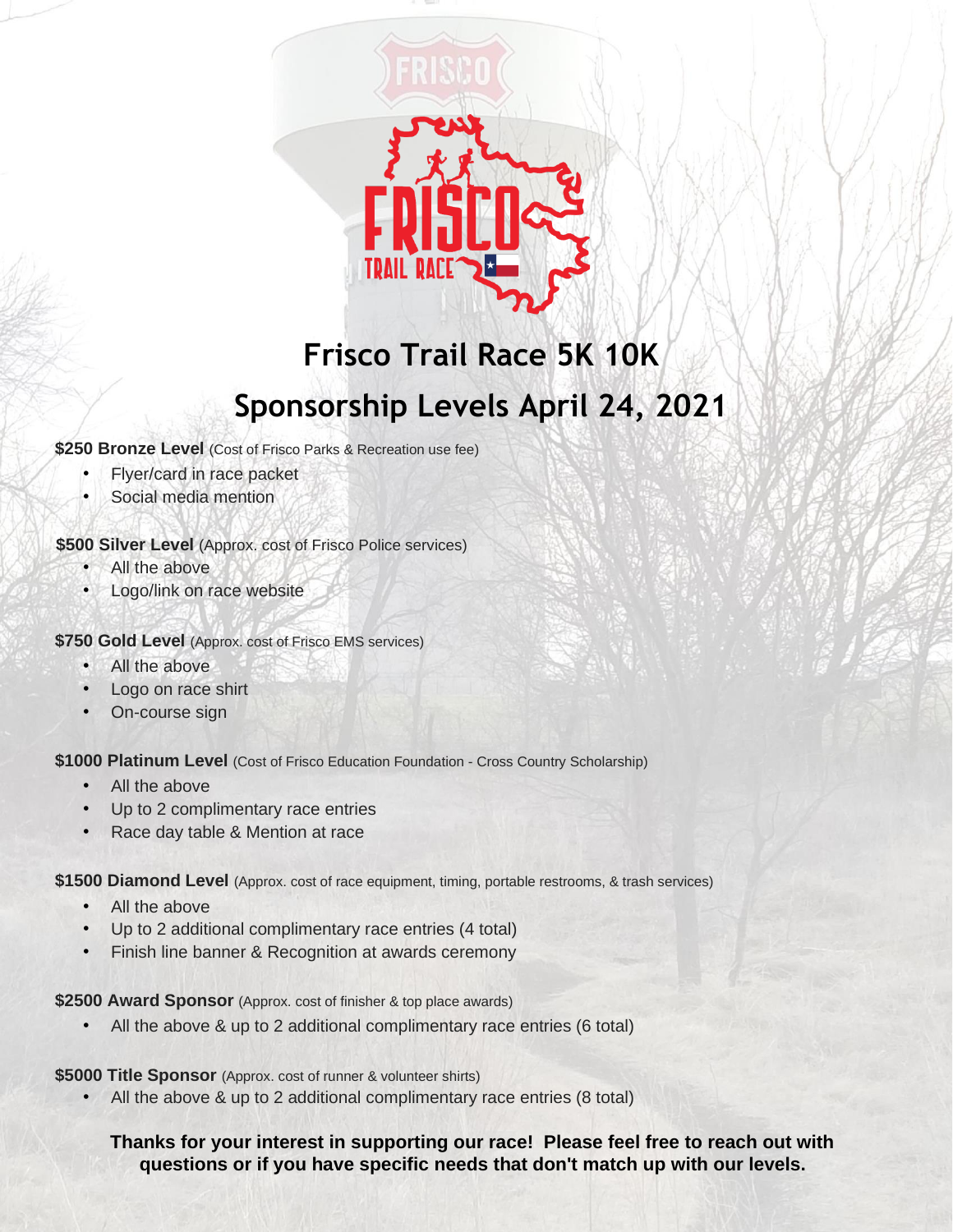*The mission of the North Texas Trail Runners is the promotion and encouragement of long distance trail running and the education of the public to its benefits. NTTR is about fun, fellowship, and supporting each other!* 

FRISCO





Please make checks payable to:

North Texas Trail Runners c/o Chad Wegner 3647 Corkwood Dr Frisco, TX 75033

To make your sponsor payment online, visit [goo.gl/PRuPte](https://goo.gl/PRuPte)

Please direct any questions to info@nttr.org

**To learn more about the race visit [FriscoTrailRace.com](http://friscotrailrace.com/)**

**& NTTR @ [nttr.org](https://nttr.org/)**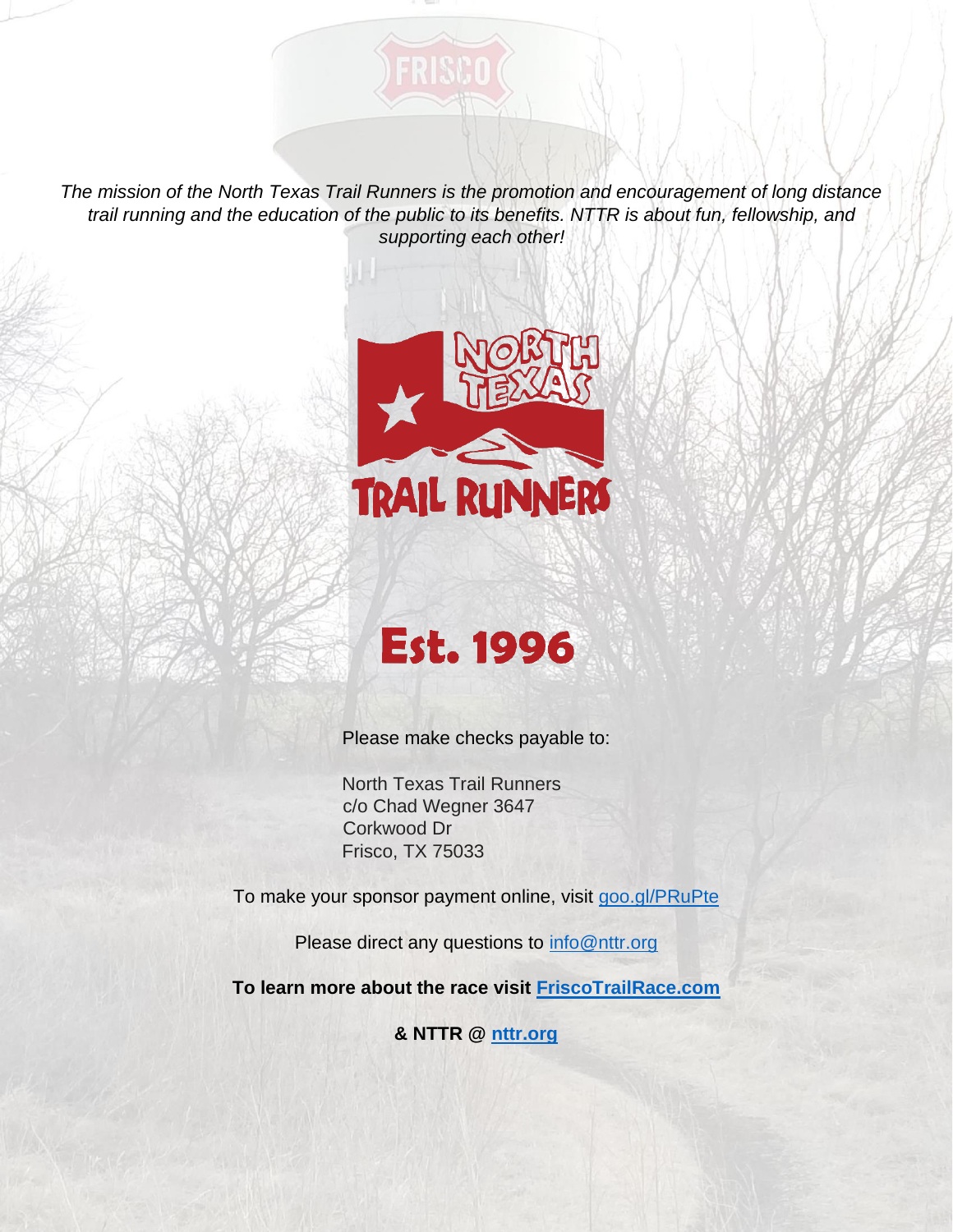

## *ROAD RUNNERS CLUB OF AMERICA*

*1501 Lee Hwy, Ste 140 Arlington, VA 22209 703.525.3890 / 703.525.3891 (fax)* 

May 3rd, 2018

To Whom It May Concern:

North Texas Trail Runners, (EIN 42-1659287) is a 501(c)3 organization through the Road Runners Club of America group exemption status with the IRS. Below are two important excerpts from the <http://www.irs.gov/pub/irs-pdf/p4573.pdf> that clearly outlines the procedure for group exemption letters and verifying subordinate organizations under the group exemption ruling:

1. **What is a group exemption letter**? The IRS sometimes recognizes a group of organizations as tax exempt if they are affiliated with a central organization. This avoids the need for each of the organizations to apply for the exemption individually. A group exemption letter has the same effect as an individual exemption letter except that it applies to more than one organization.

**Please see the accompanying copy of the RRCA's group exemption letter from the IRS.** 

2. **How do I verify that an organization is included as a subordinate in a group exemption ruling?** The central organization that holds a group exemption (rather than the IRS) determines which organizations are included as subordinates under its group exemption ruling. Therefore, you can verify that an organization is a subordinate under a group exemption ruling by consulting the official subordinate listing approved by the central organization or by contacting the central organization directly. You may use either method to verify that an organization is a subordinate under a group exemption ruling.

This letter is to serve as official verification as outlined by the IRS that the organization referenced above is a nonprofit organization under the RRCA's group exemption (Group Exemption #2702) with the IRS.

If you need further information to verify the status, please feel free to contact me.

Sincerely,

Jean Knaack Executive Director